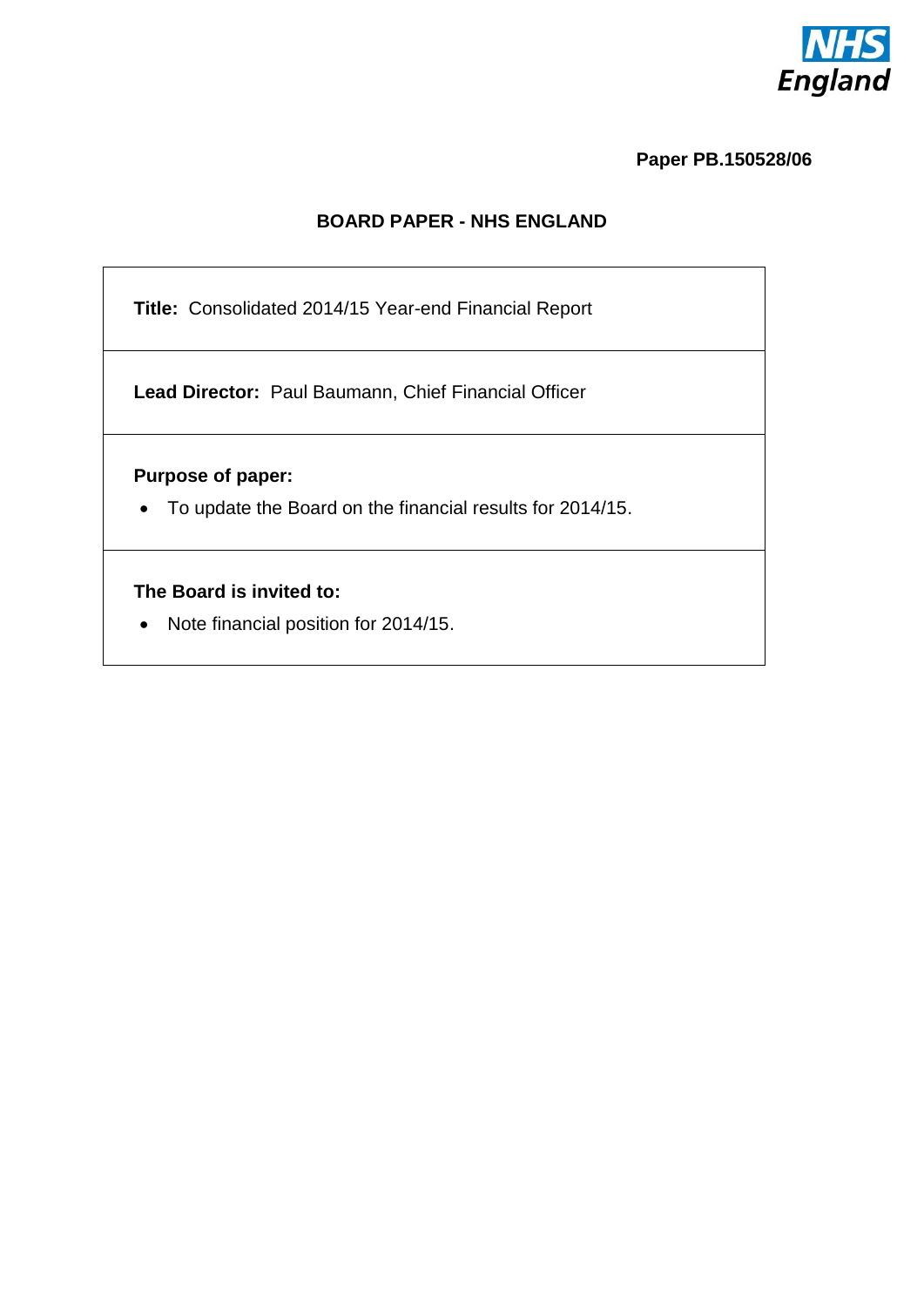### **Introduction**

1. This paper sets out the year-end financial results for 2014/15. In summary we met our financial objectives, delivered a balanced budget, strengthened cost controls and improved our performance on efficiency realisation.

### **2014/15 full year financial performance**

- 2. Vigorous action was taken throughout 2014/15 to manage to our budget not least by driving out savings wherever possible. Whilst this has resulted in a small planned underspend, the underlying commissioning position remains pressured.
- 3. The underspend against the original plan for 2014/15, which included the benefit of £400m of prior year surpluses, amounted to 0.3%.

| 2014/15 Month 13                              | Net expenditure |        |                           |         |  |
|-----------------------------------------------|-----------------|--------|---------------------------|---------|--|
| Emor %                                        | Plan            |        | Actual Under/(over) spend |         |  |
|                                               |                 |        |                           |         |  |
| CCGs/ Quality Premium                         | 67,069          | 66,917 | 151                       | 0.2%    |  |
| Social care                                   | 1.100           | 1.100  | 0                         | $0.0\%$ |  |
| Direct Commissioning                          | 28,291          | 28,274 | 16                        | $0.1\%$ |  |
| Running, programme costs and other            | 1,607           | 1,456  | 151                       | 9.4%    |  |
| Total                                         | 98,066          | 97,747 | 319                       | 0.3%    |  |
|                                               |                 |        |                           |         |  |
| Remove AME/Technical items                    | (35)            | (85)   | 50                        |         |  |
| Total RDEL under/(over) spend                 | 98,032          | 97,663 | 369                       |         |  |
| Remove ring-fenced under/(over) spend         | (160)           | (73)   | (87)                      |         |  |
| Total non ring-fenced RDEL under/(over) spend | 97,872          | 97,590 | 282                       |         |  |

- 4. Across the 211 CCGs, there was a small underspend of £151m (0.2% of allocation). This position benefitted from significant one-off items which have materially contributed to the underspend. Firstly, CCGs have reassessed their rate of spending against legacy continuing healthcare claims, resulting in £156m of the originally estimated 2014-15 liability moving to future years. Secondly, payments under the Quality Premium scheme for CCGs were £66m lower than planned. Excluding these items, there was a small net overspend within the CCG sector. Limiting the overspend required considerable deferral of investment, both by some CCGs seeking to minimise their own adverse variances to plan and by others in support of the overall NHS position.
- 5. Individual CCG performance varied considerably, with the 10 CCGs with the greatest positive variances from plan delivering a combined underspend of £155m, whilst the 10 CCGs with the greatest negative variances delivered a combined overspend of £171m.
- 6. The final position returned by Specialised Commissioning was an overspend of £214m, substantially down on last year, £136m of this related to overspends on the Cancer Drugs Fund which has subsequently been scaled back. Across the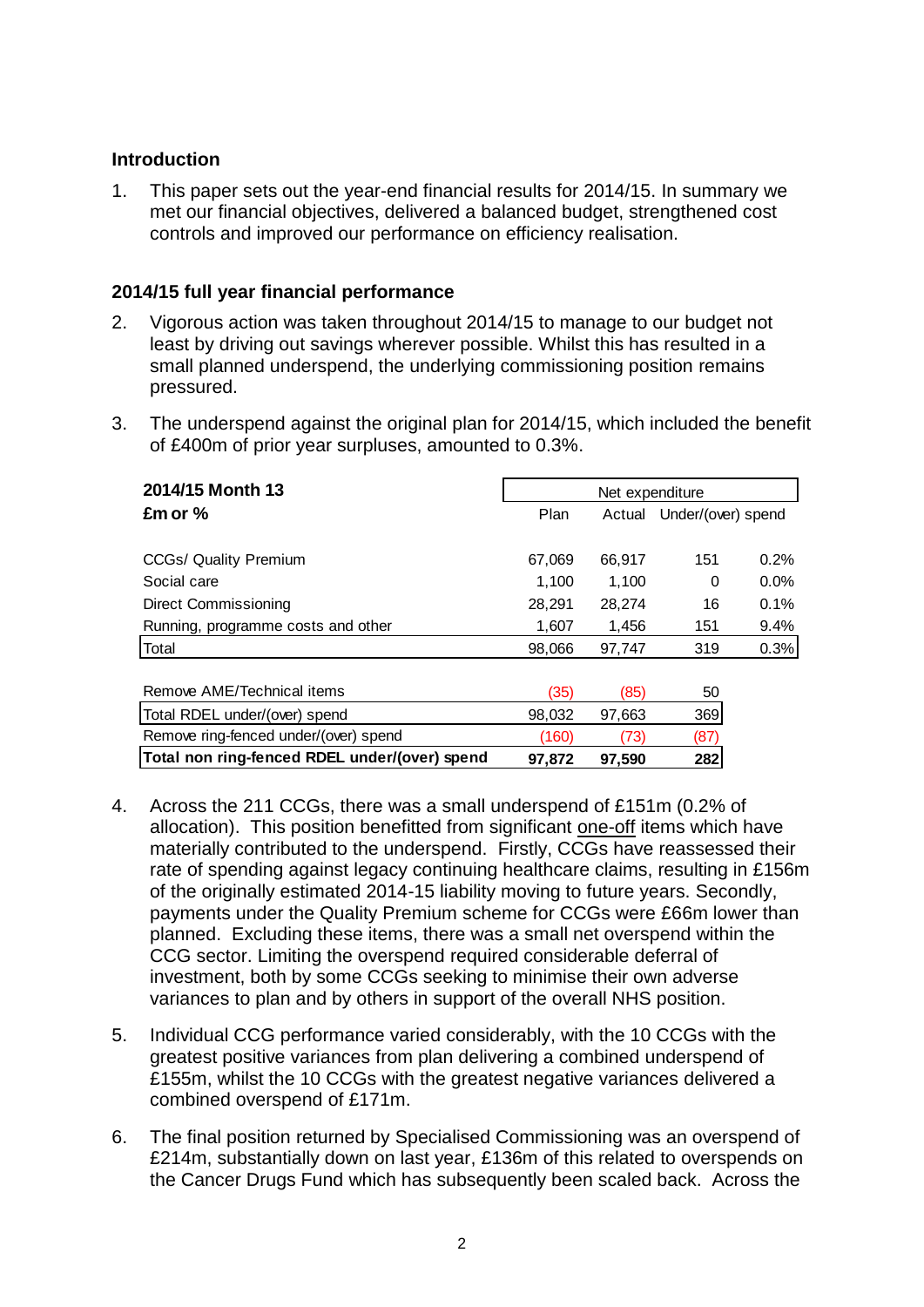main areas of commissioning there was an overspend of £119m (0.9% of area team budgets), partially offset by central programme underspends of £40.4m. The core commissioning overspend of 0.9% against plan is a marked improvement on the overspend in 2013/14, which is the direct result of tighter controls over expenditure and strengthening of QIPP delivery introduced during 2014/15.

- 7. The underlying performance in other direct commissioning areas was an operational underspend of £35m, in addition to a number of non-recurrent benefits.
- 8. Central budgets for running and programme costs, and other central lines, were underspent by £151m (9.4%), largely as a result of an internal review to drive out savings in anticipation of the structural rationalisation and reprioritisation implemented for 2015/16.
- 9. £2.1bn of savings through commissioner-driven QIPP were planned for 2014/15; actual delivery is £1.8bn, which equates to an 87% achievement of the plan for the year. In 2013/14 delivery was £1.7bn (85% of plan); therefore the 2014/15 performance represents an improved level of delivery, driven by a higher level of delivery in specialised commissioning.
- 10. The tables in Annex A show the financial performance by commissioning sector as well as more detailed information relating to Quality, Innovation, Productivity & Prevention (QIPP) and NHS England running costs and central programme spend.

**Paul Baumann Chief Financial Officer**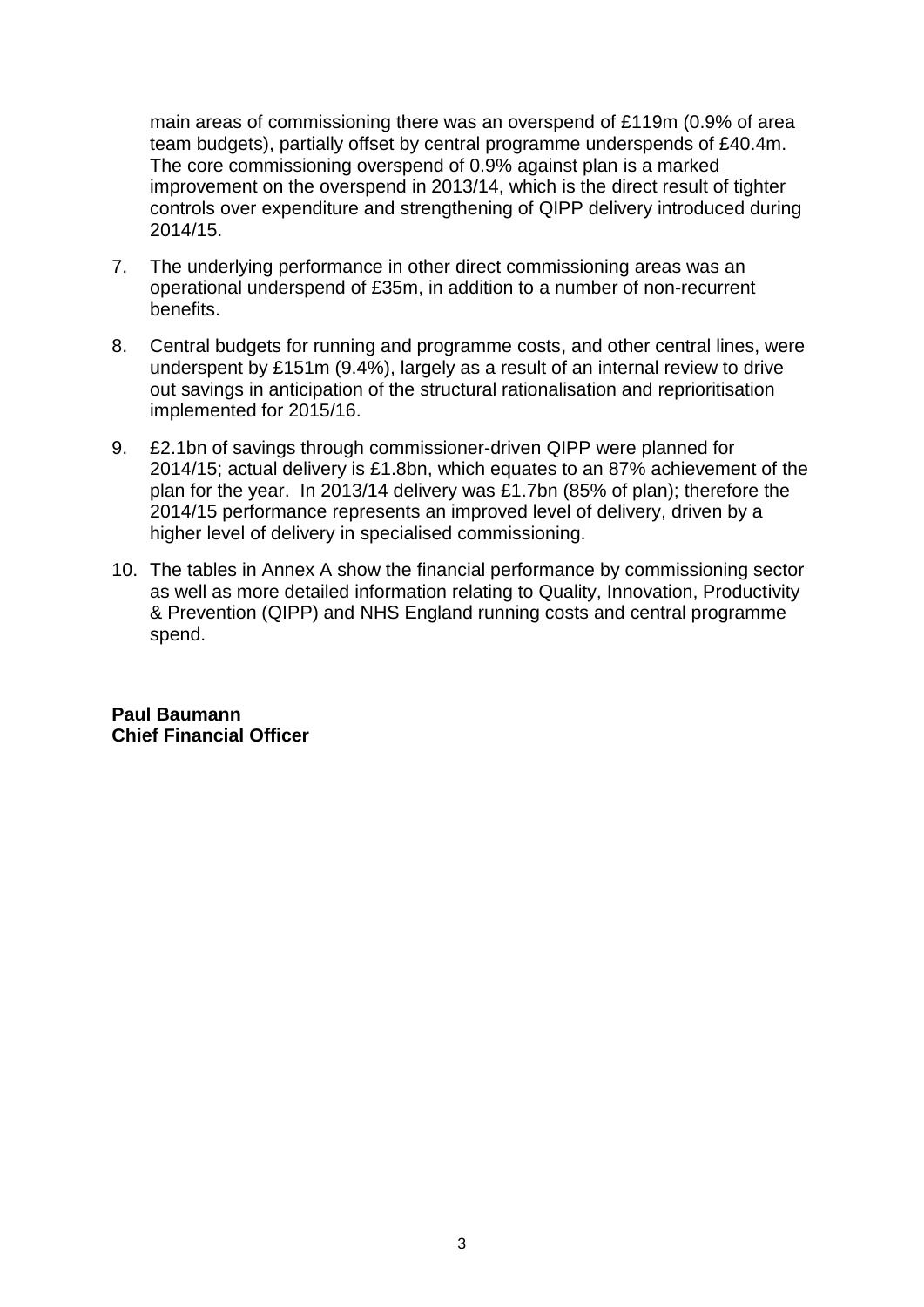

### **Table 1: Summary of 2014/15 expenditure by area of commissioning**

|                                               | <b>Expenditure</b> |                     |           |                        |  |
|-----------------------------------------------|--------------------|---------------------|-----------|------------------------|--|
| <b>Expenditure for 2014/15</b>                | Plan<br>£m         | <b>Actual</b><br>£m | Var<br>£m | Var % of<br>allocation |  |
| <b>CCG Expenditure</b>                        |                    |                     |           |                        |  |
| <b>North</b>                                  | 20,547.5           | 20,493.3            | 54.2      | 0.3%                   |  |
| Midlands & East                               | 19,479.1           | 19,527.4            | (48.3)    | (0.2%)                 |  |
| London                                        | 10,573.2           | 10,490.6            | 82.6      | 0.8%                   |  |
| South                                         | 16,403.2           | 16,405.9            | (2.7)     | $(0.0\%)$              |  |
| Quality Premium*                              | 65.6               | 0.0                 | 65.6      | 57.8%                  |  |
| <b>Total Local Surplus</b>                    | 67,068.6           | 66,917.2            | 151.3     | 0.2%                   |  |
| <b>Direct Commissioning Expenditure</b>       |                    |                     |           |                        |  |
| Specialised Commissioning                     | 13,954.8           | 14,168.6            | (213.8)   | (1.5%)                 |  |
| Armed Forces                                  | 46.1               | 46.3                | (0.3)     | $(0.6\%)$              |  |
| Health & Justice                              | 457.8              | 449.5               | 8.3       | 1.8%                   |  |
| Primary Care & Secondary Dental               | 12,254.2           | 12,046.6            | 207.6     | 1.7%                   |  |
| <b>Public Health</b>                          | 1,577.8            | 1,563.3             | 14.5      | 0.9%                   |  |
| Social Care                                   | 1,100.0            | 1,100.0             | 0.0       | 0.0%                   |  |
| <b>Total Direct Commissioning Surplus</b>     | 29,390.6           | 29,374.3            | 16.3      | 0.1%                   |  |
| <b>Other (excluding Technical)</b>            |                    |                     |           |                        |  |
| NHS England Running Costs                     | 601.1              | 551.1               | 50.0      | 9.5%                   |  |
| <b>CSUs</b>                                   | 0.0                | 0.0                 | 0.0       | 0.0%                   |  |
| NHS England Central Programme Costs           | 932.5              | 829.5               | 103.0     | 11.0%                  |  |
| Other                                         | 73.7               | 75.2                | (1.6)     | $(2.1\%)$              |  |
| <b>Total Other (excluding Technical)</b>      | 1,607.3            | 1,455.9             | 151.5     | 13.0%                  |  |
| <b>Total before Technical Adjustments</b>     | 98,066.4           | 97,747.3            | 319.1     | 0.3%                   |  |
| Remove AME/Technical items                    | (34.6)             | (84.7)              | 50.1      |                        |  |
| Total RDEL under/(over) spend                 | 98,031.8           | 97,662.6            | 369.2     |                        |  |
| Remove ring-fenced (under)/over spend         | (160.0)            | (73.1)              | (86.9)    |                        |  |
| Total non-ring-fenced RDEL under/(over) spend | 97,871.8           | 97,589.5            | 282.3     |                        |  |

\*QP is added to the relevant CCGs' planned expenditure when earned; the £66m planned expenditure held centrally represents the proportion of the available QP monies not earned by CCGs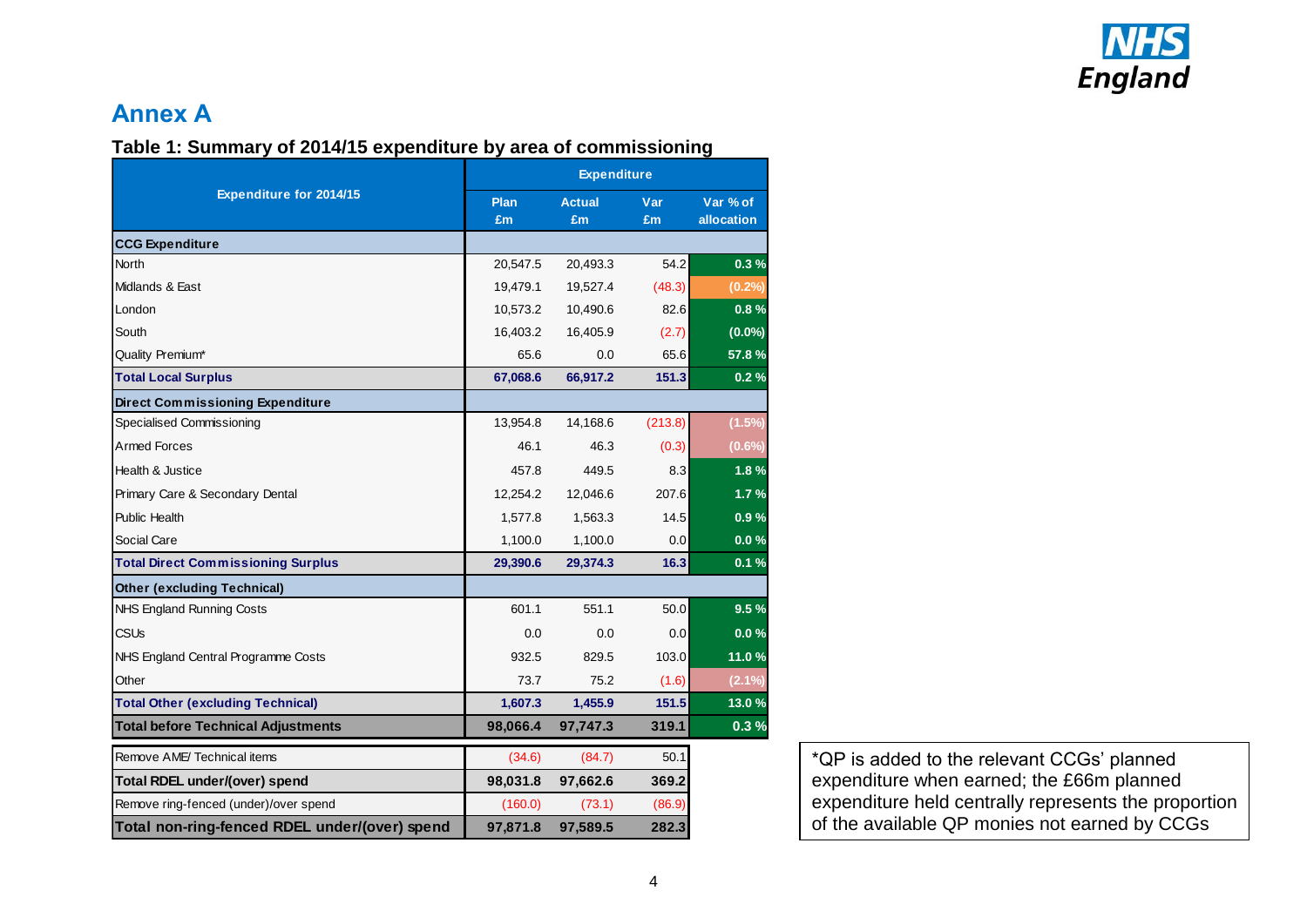

**Table 2: QIPP summary**

|                    |                     |           |                      |                     |                     | 2013-14 Comparators                       |                                             |
|--------------------|---------------------|-----------|----------------------|---------------------|---------------------|-------------------------------------------|---------------------------------------------|
| <b>Actual QIPP</b> |                     |           |                      | <b>Outturn</b>      |                     |                                           |                                             |
| Plan<br>£m         | <b>Actual</b><br>£m | Var<br>Em | <b>Achieved</b><br>% | <b>Actual</b><br>Em | 13/14 v 14/15<br>Em | $\frac{9}{6}$<br>Increase /<br>(Decrease) | <b>Achieved</b><br>vs plan<br>$\frac{9}{6}$ |
|                    |                     |           |                      |                     |                     |                                           |                                             |
| 338.1              | 302.0               | (36.2)    | 89.3%                | 348.9               | (46.9)              | (13.5%)                                   | 94.6 %                                      |
| 519.7              | 419.1               | (100.6)   | 80.6%                | 446.7               | (27.6)              | (6.2%)                                    | 81.4%                                       |
| 314.7              | 295.4               | (19.3)    | 93.9 º               | 309.5               | (14.1)              | (4.6%)                                    | 91.1%                                       |
| 436.9              | 360.7               | (76.2)    | 82.6%                | 300.9               | 59.8                | 19.9%                                     | 79.7%                                       |
| 1,609.4            | 1,377.1             | (232.3)   | 85.6 %               | 1,406.0             | (28.9)              | $(2.1\%)$                                 | 86.0%                                       |
|                    |                     |           |                      |                     |                     |                                           |                                             |
| 308.5              | 289.3               | (19.2)    | 93.8 <sup>9</sup>    | 170.0               | 119.3               | 70.2%                                     | 84.2 %                                      |
| 5.1                | 5.0                 | (0.2)     | 97.1 %               | 6.4                 | (1.4)               | (22.6%)                                   | 93.2 %                                      |
| 0.0                | 0.0                 | 0.0       |                      | 0.0                 | 0.0                 |                                           |                                             |
| 133.3              | 121.1               | (12.3)    | 90.8 <sub>9</sub>    | 124.7               | (3.7)               | (2.9%)                                    | 83.6%                                       |
| 18.3               | 17.5                | (0.8)     | 95.7%                | 14.5                | 3.0                 | 20.5 %                                    | 65.5 %                                      |
| 465.2              | 432.8               | (32.4)    | 93.0 <sub>9</sub>    | 315.6               | 117.2               | 37.1%                                     | 83.1%                                       |
| 2,074.7            | 1,809.9             | (264.7)   | 87.2 %               | 1,721.6             | 88.3                | 5.1 %                                     | 85.4 %                                      |
|                    |                     |           |                      |                     |                     |                                           | 73.5 %                                      |
|                    | 847.8               | 644.5     | (203.2)              | 76.0                | 652.2               | (7.6)                                     | (1.2%)                                      |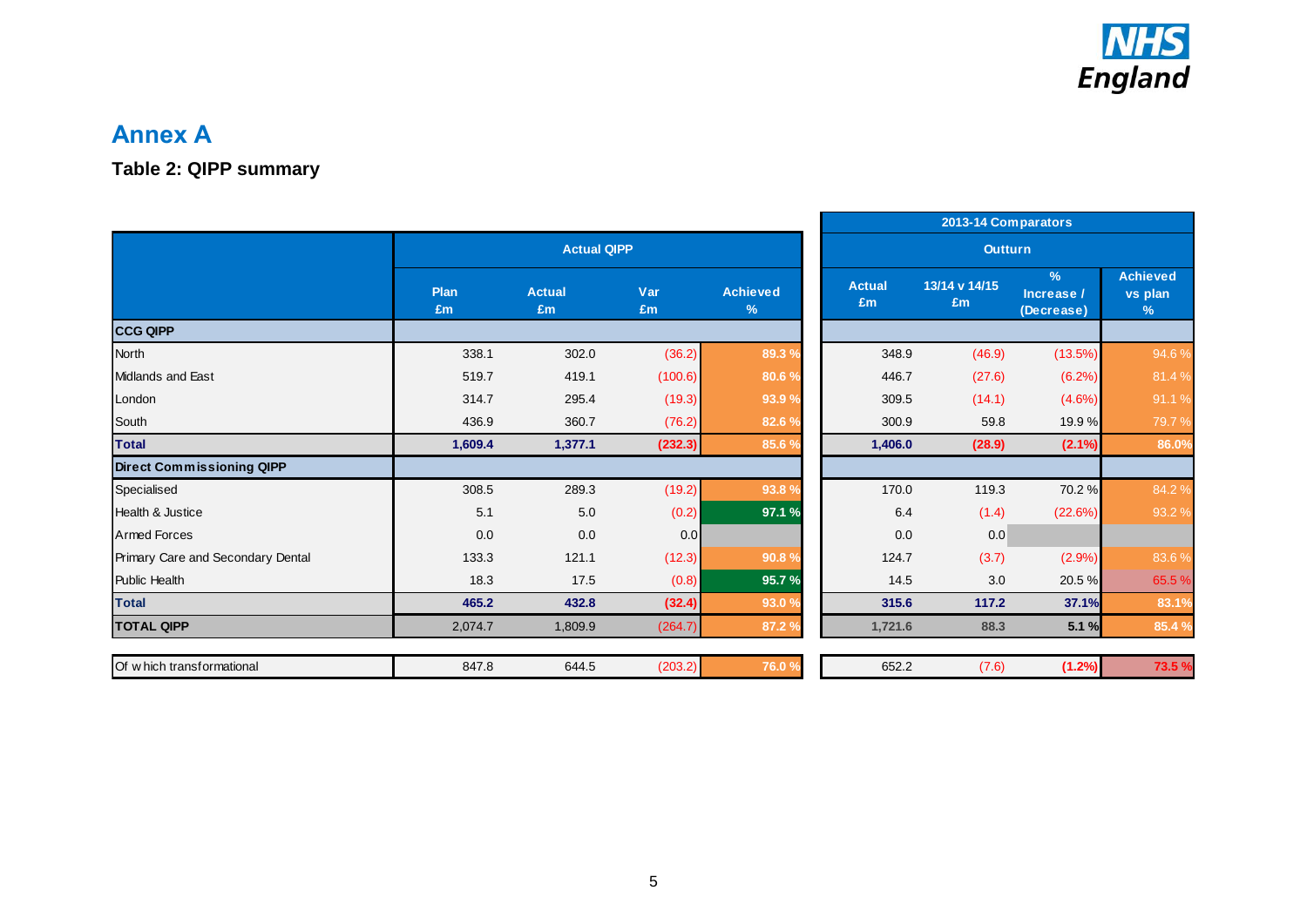

## **Table 3: NHS England Running Costs 2014/15**

|                                 | <b>Expenditure</b> |                     |           |             |  |
|---------------------------------|--------------------|---------------------|-----------|-------------|--|
|                                 | Plan<br>£m         | <b>Actual</b><br>£m | Var<br>£m | Var<br>$\%$ |  |
| Medical                         | 14.2               | 11.7                | 2.6       | 18.1%       |  |
| NHS IQ                          | 10.2               | 10.2                | (0.1)     | (0.8%       |  |
| Nursing                         | 11.7               | 10.2                | 1.5       | 12.9%       |  |
| <b>Commissioning Operations</b> | 237.1              | 225.1               | 12.0      | 5.1%        |  |
| Patients & Information          | 18.5               | 16.2                | 2.3       | 12.5%       |  |
| Finance                         | 50.8               | 41.6                | 9.2       | 18.1%       |  |
| <b>Commissioning Strategy</b>   | 22.7               | 18.7                | 4.0       | 17.8%       |  |
| Transformation & Corp Office    | 67.4               | 67.8                | (0.4)     | $(0.5\%)$   |  |
| Chair & Chief Executive Group   | 1.4                | 1.4                 | 0.0       | 1.8%        |  |
| Reserves / transition costs     | 19.0               | 23.5                | (4.5)     | (23.9%)     |  |
| Depreciation/Other              | 13.0               | 9.6                 | 3.4       | 26.2%       |  |
| <b>TOTAL excl PCS</b>           | 465.9              | 435.9               | 30.1      | 6.5%        |  |
| <b>PCS</b>                      | 135.2              | 115.2               | 20.0      | 14.8%       |  |
| <b>TOTAL Running Costs</b>      | 601.1              | 551.1               | 50.0      | 8.3%        |  |